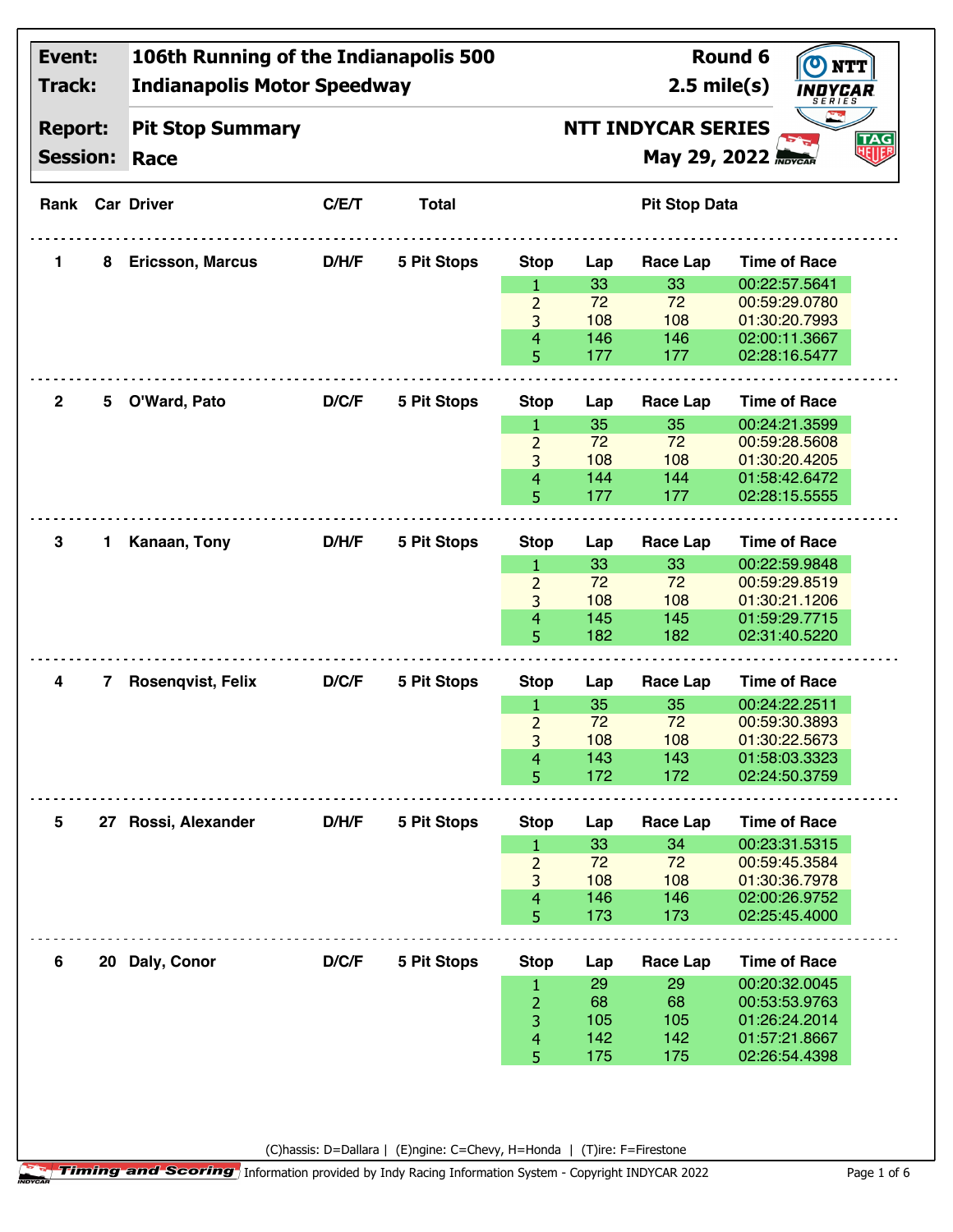| Event:<br>Track:<br><b>Report:</b> |   | 106th Running of the Indianapolis 500<br><b>Indianapolis Motor Speedway</b> |       |                    | $2.5$ mile(s)  | <b>Round 6</b>                                    |                      |                                |    |
|------------------------------------|---|-----------------------------------------------------------------------------|-------|--------------------|----------------|---------------------------------------------------|----------------------|--------------------------------|----|
|                                    |   | <b>Pit Stop Summary</b>                                                     |       |                    |                | SERIES<br><b>NTT INDYCAR SERIES</b><br><b>TAG</b> |                      |                                |    |
| <b>Session:</b>                    |   | Race                                                                        |       |                    |                |                                                   |                      | Мау 29, 2022 Абусан            | 知明 |
|                                    |   | <b>Rank Car Driver</b>                                                      | C/E/T | <b>Total</b>       |                |                                                   | <b>Pit Stop Data</b> |                                |    |
| 7                                  |   | 06 Castroneves, Helio                                                       | D/H/F | <b>5 Pit Stops</b> | <b>Stop</b>    | Lap                                               | Race Lap             | <b>Time of Race</b>            |    |
|                                    |   |                                                                             |       |                    | 1              | 36                                                | 36                   | 00:25:42.3412                  |    |
|                                    |   |                                                                             |       |                    | $\overline{2}$ | 72                                                | 72                   | 00:59:46.6038                  |    |
|                                    |   |                                                                             |       |                    | 3              | 108                                               | 108                  | 01:30:36.5748                  |    |
|                                    |   |                                                                             |       |                    | 4              | 146                                               | 146                  | 02:00:25.8588                  |    |
|                                    |   |                                                                             |       |                    | 5              | 184                                               | 184                  | 02:33:20.9275                  |    |
| 8                                  |   | 60 Pagenaud, Simon                                                          | D/H/F | 5 Pit Stops        | <b>Stop</b>    | Lap                                               | Race Lap             | <b>Time of Race</b>            |    |
|                                    |   |                                                                             |       |                    | 1              | 34                                                | 34                   | 00:24:12.9700                  |    |
|                                    |   |                                                                             |       |                    | $\overline{2}$ | 72                                                | 72                   | 00:59:45.2734                  |    |
|                                    |   |                                                                             |       |                    | 3              | 108                                               | 108                  | 01:30:35.1349                  |    |
|                                    |   |                                                                             |       |                    | 4              | 145                                               | 145                  | 01:59:43.6666                  |    |
|                                    |   |                                                                             |       |                    | 5              | 182                                               | 182                  | 02:31:54.8580                  |    |
|                                    |   |                                                                             |       |                    |                |                                                   |                      |                                |    |
| 9                                  |   | 10 Palou, Alex                                                              | D/H/F | <b>7 Pit Stops</b> | <b>Stop</b>    | Lap                                               | <b>Race Lap</b>      | <b>Time of Race</b>            |    |
|                                    |   |                                                                             |       |                    | 1              | 31                                                | 31                   | 00:21:32.6676                  |    |
|                                    |   |                                                                             |       |                    | $\overline{2}$ | 71                                                | 71                   | 00:58:00.4529                  |    |
|                                    |   |                                                                             |       |                    | 3              | 72                                                | 72                   | 00:59:43.4653                  |    |
|                                    |   |                                                                             |       |                    | 4              | 75                                                | 75                   | 01:04:33.7691                  |    |
|                                    |   |                                                                             |       |                    | 5              | 108                                               | 108                  | 01:30:29.3172                  |    |
|                                    |   |                                                                             |       |                    | 6              | 147<br>184                                        | 147<br>184           | 02:01:03.2773<br>02:33:07.8562 |    |
|                                    |   |                                                                             |       |                    |                |                                                   |                      |                                |    |
|                                    |   |                                                                             |       |                    | 7              |                                                   |                      |                                |    |
|                                    |   |                                                                             |       |                    |                |                                                   |                      |                                |    |
| 10                                 |   | 23 Ferrucci, Santino                                                        | D/C/F | 5 Pit Stops        | <b>Stop</b>    | Lap                                               | <b>Race Lap</b>      | <b>Time of Race</b>            |    |
|                                    |   |                                                                             |       |                    | $\mathbf{1}$   | 31                                                | 31                   | 00:21:39.2859                  |    |
|                                    |   |                                                                             |       |                    | $\overline{2}$ | 72                                                | 72                   | 00:59:31.1671                  |    |
|                                    |   |                                                                             |       |                    | 3              | 108                                               | 108                  | 01:30:21.5365                  |    |
|                                    |   |                                                                             |       |                    | 4              | 144                                               | 144                  | 01:58:46.6443                  |    |
|                                    |   |                                                                             |       |                    | 5              | 175                                               | 175                  | 02:26:58.3503                  |    |
| 11                                 | 6 | Montoya, Juan Pablo                                                         | D/C/F | 5 Pit Stops        | <b>Stop</b>    | Lap                                               | <b>Race Lap</b>      | <b>Time of Race</b>            |    |
|                                    |   |                                                                             |       |                    | 1              | 36                                                | 36                   | 00:25:46.0099                  |    |
|                                    |   |                                                                             |       |                    | $\overline{2}$ | 72                                                | 72                   | 00:59:49.3320                  |    |
|                                    |   |                                                                             |       |                    | 3              | 108                                               | 108                  | 01:30:37.7465                  |    |
|                                    |   |                                                                             |       |                    | 4<br>5         | 144<br>174                                        | 144<br>174           | 01:59:10.1574<br>02:26:32.8986 |    |

(C)hassis: D=Dallara | (E)ngine: C=Chevy, H=Honda | (T)ire: F=Firestone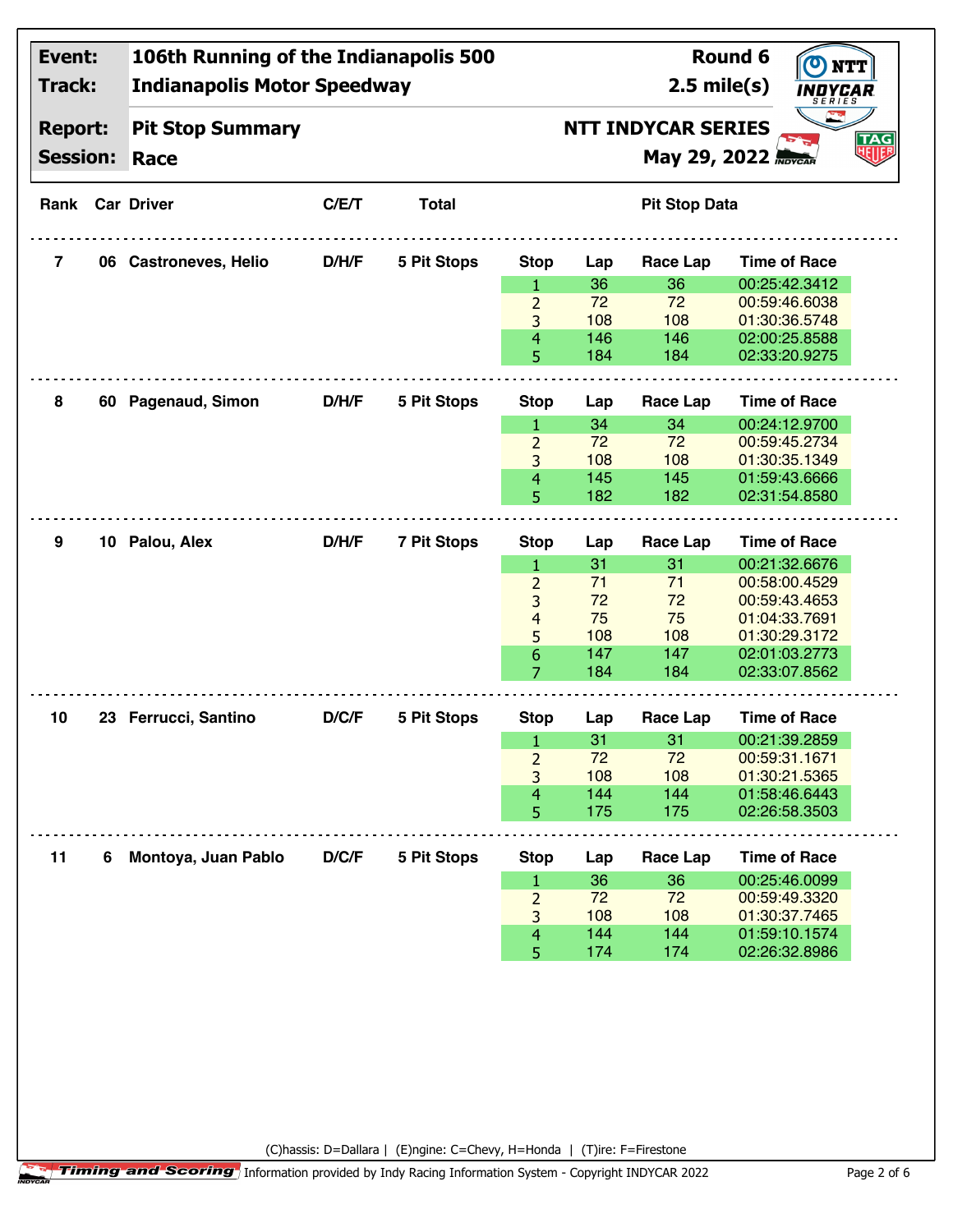| Event:<br>Track:<br><b>Report:</b><br><b>Session:</b> |   | 106th Running of the Indianapolis 500<br><b>Indianapolis Motor Speedway</b> |       |                                                                                              | Round 6<br><b>NTT</b><br>$2.5$ mile(s)<br><i>INDYCAR</i> |     |                      |                     |  |  |
|-------------------------------------------------------|---|-----------------------------------------------------------------------------|-------|----------------------------------------------------------------------------------------------|----------------------------------------------------------|-----|----------------------|---------------------|--|--|
|                                                       |   | <b>Pit Stop Summary</b><br>Race                                             |       | <b>SERIES</b><br><b>NTT INDYCAR SERIES</b><br><b>TAG</b><br>划眼<br><b>Мау 29, 2022 MOYCAR</b> |                                                          |     |                      |                     |  |  |
|                                                       |   | <b>Rank Car Driver</b>                                                      | C/E/T | <b>Total</b>                                                                                 |                                                          |     | <b>Pit Stop Data</b> |                     |  |  |
| 12                                                    |   | 11 Hildebrand, JR                                                           | D/C/F | <b>6 Pit Stops</b>                                                                           | <b>Stop</b>                                              | Lap | Race Lap             | <b>Time of Race</b> |  |  |
|                                                       |   |                                                                             |       |                                                                                              | $\mathbf{1}$                                             | 28  | 28                   | 00:19:49.5970       |  |  |
|                                                       |   |                                                                             |       |                                                                                              | 2                                                        | 64  | 64                   | 00:51:09.6252       |  |  |
|                                                       |   |                                                                             |       |                                                                                              | 3                                                        | 104 | 104                  | 01:25:59.0705       |  |  |
|                                                       |   |                                                                             |       |                                                                                              | $\overline{4}$                                           | 111 | 111                  | 01:35:32.9025       |  |  |
|                                                       |   |                                                                             |       |                                                                                              | 5                                                        | 138 | 138                  | 01:54:59.9356       |  |  |
|                                                       |   |                                                                             |       |                                                                                              | 6                                                        | 173 | 173                  | 02:25:44.1370       |  |  |
| 13                                                    | 2 | Newgarden, Josef                                                            | D/C/F | <b>6 Pit Stops</b>                                                                           | <b>Stop</b>                                              | Lap | Race Lap             | <b>Time of Race</b> |  |  |
|                                                       |   |                                                                             |       |                                                                                              | $\mathbf{1}$                                             | 33  | 33                   | 00:23:06.3086       |  |  |
|                                                       |   |                                                                             |       |                                                                                              | $\overline{2}$                                           | 72  | 72                   | 00:59:32.2711       |  |  |
|                                                       |   |                                                                             |       |                                                                                              | 3                                                        | 108 | 108                  | 01:30:22.2967       |  |  |
|                                                       |   |                                                                             |       |                                                                                              | $\overline{4}$                                           | 145 | 145                  | 01:59:48.9123       |  |  |
|                                                       |   |                                                                             |       |                                                                                              | 5                                                        | 153 | 153                  | 02:07:05.2965       |  |  |
|                                                       |   |                                                                             |       |                                                                                              | 6                                                        | 181 | 181                  | 02:31:16.2744       |  |  |
|                                                       |   |                                                                             |       |                                                                                              |                                                          |     |                      |                     |  |  |
| 14                                                    |   | 15 Rahal, Graham                                                            | D/H/F | <b>5 Pit Stops</b>                                                                           | <b>Stop</b>                                              | Lap | <b>Race Lap</b>      | <b>Time of Race</b> |  |  |
|                                                       |   |                                                                             |       |                                                                                              | 1                                                        | 33  | 34                   | 00:23:37.2268       |  |  |
|                                                       |   |                                                                             |       |                                                                                              | $\overline{2}$                                           | 72  | 72                   | 00:59:46.7610       |  |  |
|                                                       |   |                                                                             |       |                                                                                              | 3                                                        | 108 | 108                  | 01:30:37.1837       |  |  |
|                                                       |   |                                                                             |       |                                                                                              | $\overline{4}$                                           | 144 | 144                  | 01:59:06.5692       |  |  |
|                                                       |   |                                                                             |       |                                                                                              | 5                                                        | 176 | 176                  | 02:27:58.5720       |  |  |
| 15                                                    |   | 12 Power, Will                                                              | D/C/F | <b>6 Pit Stops</b>                                                                           | <b>Stop</b>                                              | Lap | <b>Race Lap</b>      | <b>Time of Race</b> |  |  |
|                                                       |   |                                                                             |       |                                                                                              | 1                                                        | 33  | 34                   | 00:23:37.5277       |  |  |
|                                                       |   |                                                                             |       |                                                                                              | $\overline{2}$                                           | 41  | 41                   | 00:31:49.1184       |  |  |
|                                                       |   |                                                                             |       |                                                                                              | 3                                                        | 72  | 72                   | 00:59:52.4175       |  |  |
|                                                       |   |                                                                             |       |                                                                                              | $\overline{4}$                                           | 108 | 108                  | 01:30:39.5959       |  |  |
|                                                       |   |                                                                             |       |                                                                                              | 5                                                        | 143 | 143                  | 01:58:34.2251       |  |  |
|                                                       |   |                                                                             |       |                                                                                              | 6                                                        | 181 | 181                  | 02:31:27.8315       |  |  |
| 16                                                    |   | 18 Malukas, David (R)                                                       | D/H/F | 5 Pit Stops                                                                                  | <b>Stop</b>                                              | Lap | <b>Race Lap</b>      | <b>Time of Race</b> |  |  |
|                                                       |   |                                                                             |       |                                                                                              | $\mathbf{1}$                                             | 33  | 33                   | 00:23:07.3693       |  |  |
|                                                       |   |                                                                             |       |                                                                                              | $\overline{2}$                                           | 72  | 72                   | 00:59:31.7331       |  |  |
|                                                       |   |                                                                             |       |                                                                                              | 3                                                        | 108 | 108                  | 01:30:24.4040       |  |  |
|                                                       |   |                                                                             |       |                                                                                              | $\overline{\mathcal{A}}$                                 | 145 | 145                  | 01:59:40.9704       |  |  |
|                                                       |   |                                                                             |       |                                                                                              | 5                                                        | 177 | 177                  | 02:28:28.4233       |  |  |

(C)hassis: D=Dallara | (E)ngine: C=Chevy, H=Honda | (T)ire: F=Firestone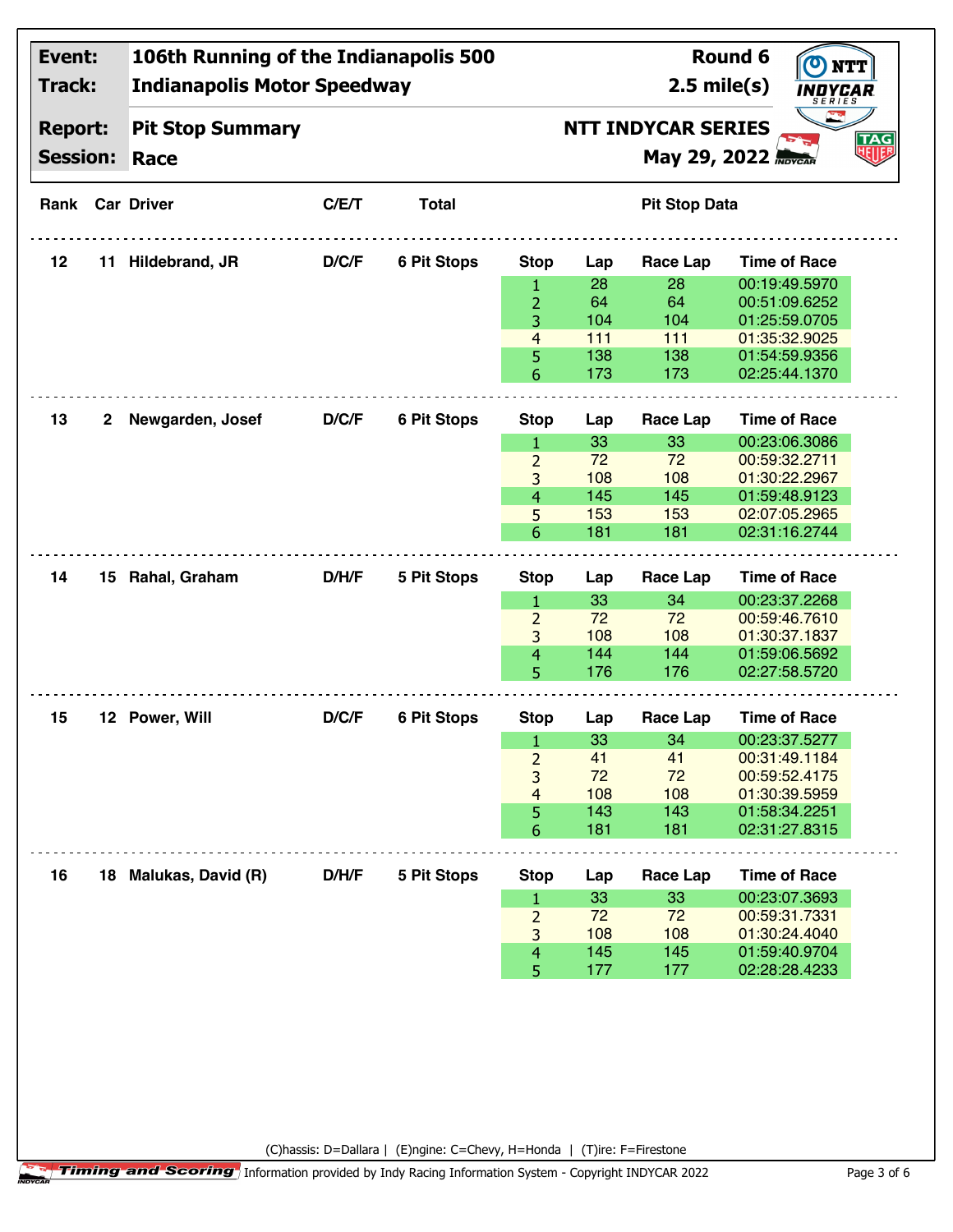| Event:<br>Track: |   | 106th Running of the Indianapolis 500<br><b>Indianapolis Motor Speedway</b> |                                         |                    | Round 6<br>$2.5$ mile(s)<br>INDYCAR<br>SERIES |            |                      |                                |  |    |  |
|------------------|---|-----------------------------------------------------------------------------|-----------------------------------------|--------------------|-----------------------------------------------|------------|----------------------|--------------------------------|--|----|--|
| <b>Report:</b>   |   | <b>Pit Stop Summary</b>                                                     | <b>NTT INDYCAR SERIES</b><br><b>TAG</b> |                    |                                               |            |                      |                                |  |    |  |
| <b>Session:</b>  |   | Race                                                                        |                                         |                    |                                               |            | Мау 29, 2022 Моусан  |                                |  | 如财 |  |
|                  |   | <b>Rank Car Driver</b>                                                      | C/E/T                                   | <b>Total</b>       |                                               |            | <b>Pit Stop Data</b> |                                |  |    |  |
| 17               |   | 14 Kirkwood, Kyle (R)                                                       | D/C/F                                   | <b>6 Pit Stops</b> | <b>Stop</b>                                   | Lap        | Race Lap             | <b>Time of Race</b>            |  |    |  |
|                  |   |                                                                             |                                         |                    | $\mathbf{1}$                                  | 31         | 32                   | 00:22:15.2777                  |  |    |  |
|                  |   |                                                                             |                                         |                    | $\overline{2}$                                | 41         | 41                   | 00:31:40.8735                  |  |    |  |
|                  |   |                                                                             |                                         |                    | 3                                             | 72         | 72                   | 00:59:52.9822                  |  |    |  |
|                  |   |                                                                             |                                         |                    | $\overline{4}$                                | 108        | 108                  | 01:30:42.4983                  |  |    |  |
|                  |   |                                                                             |                                         |                    | 5<br>6                                        | 144<br>176 | 144<br>176           | 01:59:13.1197<br>02:28:02.1063 |  |    |  |
|                  |   |                                                                             |                                         |                    |                                               |            |                      |                                |  |    |  |
| 18               |   | 30 Lundgaard, Christian                                                     | D/H/F                                   | <b>6 Pit Stops</b> | <b>Stop</b>                                   | Lap        | <b>Race Lap</b>      | <b>Time of Race</b>            |  |    |  |
|                  |   | (R)                                                                         |                                         |                    | $\mathbf{1}$                                  | 34         | 35                   | 00:24:24.9259                  |  |    |  |
|                  |   |                                                                             |                                         |                    | $\overline{2}$                                | 41         | 41                   | 00:31:36.4893                  |  |    |  |
|                  |   |                                                                             |                                         |                    | 3                                             | 72         | 72                   | 00:59:52.9341                  |  |    |  |
|                  |   |                                                                             |                                         |                    | $\overline{4}$                                | 108        | 108                  | 01:30:39.9396                  |  |    |  |
|                  |   |                                                                             |                                         |                    | 5                                             | 145        | 145                  | 01:59:56.7087                  |  |    |  |
|                  |   |                                                                             |                                         |                    | 6                                             | 175        | 175                  | 02:27:21.0509                  |  |    |  |
| 19               |   | 33 Carpenter, Ed                                                            | D/C/F                                   | 5 Pit Stops        |                                               |            |                      | <b>Time of Race</b>            |  |    |  |
|                  |   |                                                                             |                                         |                    | <b>Stop</b>                                   | Lap        | <b>Race Lap</b>      |                                |  |    |  |
|                  |   |                                                                             |                                         |                    | $\mathbf{1}$                                  | 33         | 33                   | 00:22:58.3903                  |  |    |  |
|                  |   |                                                                             |                                         |                    | $\overline{2}$<br>3                           | 72<br>108  | 72<br>108            | 00:59:29.5648<br>01:30:21.8851 |  |    |  |
|                  |   |                                                                             |                                         |                    | $\overline{4}$                                | 139        | 139                  | 01:55:23.9200                  |  |    |  |
|                  |   |                                                                             |                                         |                    | 5                                             | 168        | 168                  | 02:22:13.5207                  |  |    |  |
|                  |   |                                                                             |                                         |                    |                                               |            |                      |                                |  |    |  |
| 20               |   | 29 DeFrancesco, Devlin (R)                                                  | D/H/F                                   | <b>5 Pit Stops</b> | <b>Stop</b>                                   | Lap        | <b>Race Lap</b>      | <b>Time of Race</b>            |  |    |  |
|                  |   |                                                                             |                                         |                    | $\mathbf{1}$                                  | 32         | 33                   | 00:22:53.3532                  |  |    |  |
|                  |   |                                                                             |                                         |                    | $\overline{2}$                                | 72         | 72                   | 00:59:48.6752                  |  |    |  |
|                  |   |                                                                             |                                         |                    | 3                                             | 108        | 108                  | 01:30:38.3299                  |  |    |  |
|                  |   |                                                                             |                                         |                    | 4                                             | 143        | 144                  | 01:58:37.1124                  |  |    |  |
|                  |   |                                                                             |                                         |                    | 5                                             | 177        | 177                  | 02:28:44.7992                  |  |    |  |
|                  |   |                                                                             |                                         |                    |                                               |            |                      |                                |  |    |  |
| 21               | 9 | Dixon, Scott                                                                | D/H/F                                   | 5 Pit Stops        | <b>Stop</b>                                   | Lap        | <b>Race Lap</b>      | <b>Time of Race</b>            |  |    |  |
|                  |   |                                                                             |                                         |                    | $\mathbf{1}$                                  | 30         | 30                   | 00:20:51.3203                  |  |    |  |
|                  |   |                                                                             |                                         |                    | $\overline{2}$                                | 68<br>108  | 68<br>108            | 00:53:45.9372<br>01:30:20.0433 |  |    |  |
|                  |   |                                                                             |                                         |                    | 3<br>4                                        | 141        | 141                  | 01:56:38.7429                  |  |    |  |
|                  |   |                                                                             |                                         |                    | 5                                             | 175        | 175                  | 02:26:52.4842                  |  |    |  |
|                  |   |                                                                             |                                         |                    |                                               |            |                      |                                |  |    |  |

(C)hassis: D=Dallara | (E)ngine: C=Chevy, H=Honda | (T)ire: F=Firestone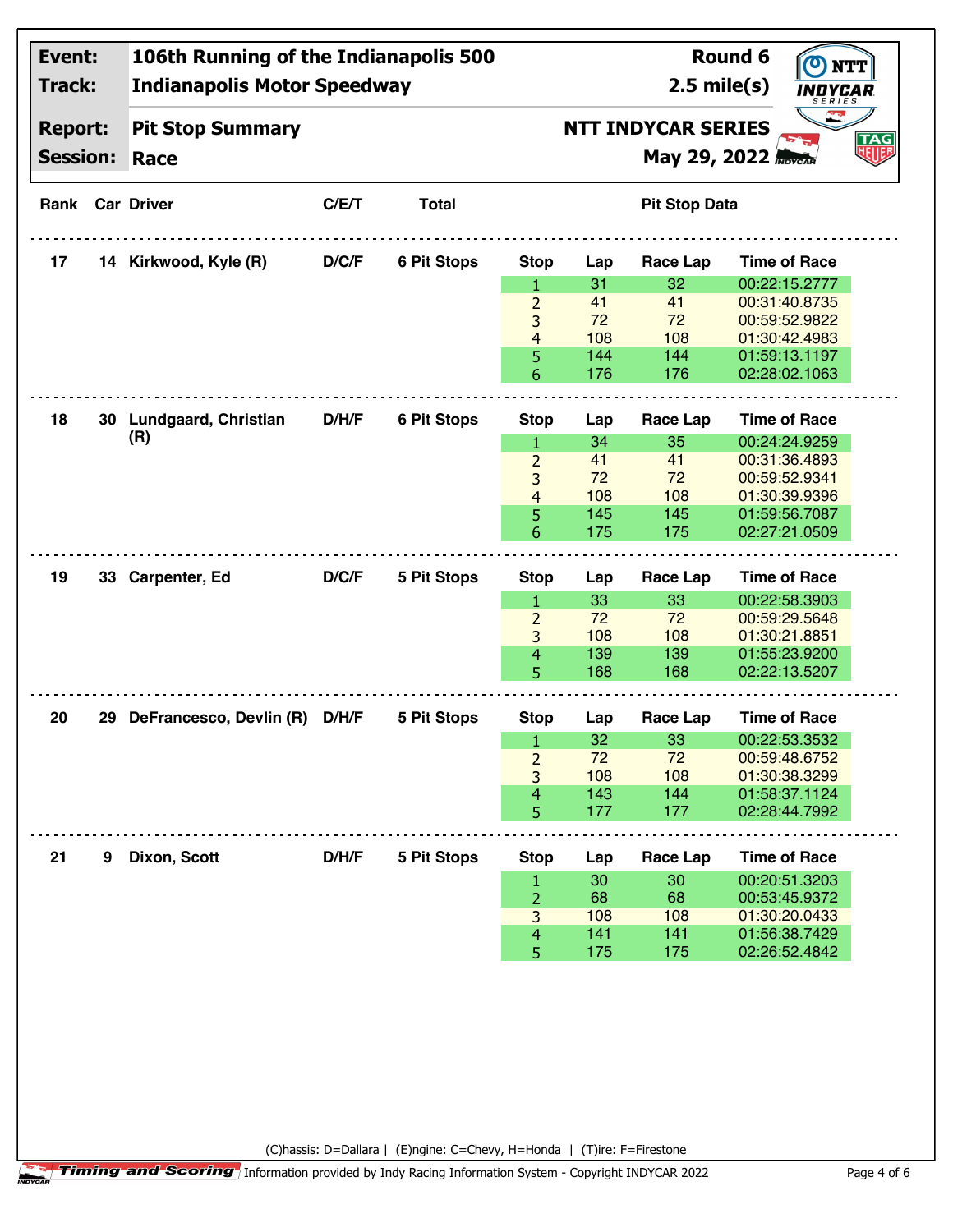| Event:          | 106th Running of the Indianapolis 500 |       |                                                                         |                     | Round 6<br>$\bullet$<br><b>NTT</b> |                      |                                |                     |  |  |
|-----------------|---------------------------------------|-------|-------------------------------------------------------------------------|---------------------|------------------------------------|----------------------|--------------------------------|---------------------|--|--|
| <b>Track:</b>   | <b>Indianapolis Motor Speedway</b>    |       |                                                                         |                     |                                    | $2.5$ mile(s)        | INDYCAR<br>SERIES              |                     |  |  |
| <b>Report:</b>  | <b>Pit Stop Summary</b>               |       |                                                                         |                     | <b>NTT INDYCAR SERIES</b>          |                      |                                |                     |  |  |
| <b>Session:</b> | Race                                  |       |                                                                         |                     |                                    |                      | May 29, 2022 <b>May CAR</b>    | <b>TAG</b><br>NEIEB |  |  |
|                 | <b>Rank Car Driver</b>                | C/E/T | <b>Total</b>                                                            |                     |                                    | <b>Pit Stop Data</b> |                                |                     |  |  |
| 22              | 98 Andretti, Marco                    | D/H/F | <b>7 Pit Stops</b>                                                      | <b>Stop</b>         | Lap                                | Race Lap             | <b>Time of Race</b>            |                     |  |  |
|                 |                                       |       |                                                                         | 1                   | 33                                 | 34                   | 00:23:36.0760                  |                     |  |  |
|                 |                                       |       |                                                                         | $\overline{2}$      | 72                                 | 72                   | 00:59:48.2376                  |                     |  |  |
|                 |                                       |       |                                                                         | 3                   | 108                                | 108                  | 01:30:43.2605                  |                     |  |  |
|                 |                                       |       |                                                                         | $\overline{4}$      | 145                                | 145                  | 02:00:03.2695                  |                     |  |  |
|                 |                                       |       |                                                                         | 5                   | 153                                | 153                  | 02:07:19.2602                  |                     |  |  |
|                 |                                       |       |                                                                         | 6                   | 188                                | 188                  | 02:36:15.4404                  |                     |  |  |
|                 |                                       |       |                                                                         | $\overline{7}$      | 197                                | 197                  | 02:48:52.7504                  |                     |  |  |
| 23              | 24 Karam, Sage                        | D/C/F | 5 Pit Stops                                                             |                     |                                    |                      | <b>Time of Race</b>            |                     |  |  |
|                 |                                       |       |                                                                         | <b>Stop</b><br>1    | Lap<br>34                          | Race Lap<br>35       | 00:24:22.6224                  |                     |  |  |
|                 |                                       |       |                                                                         | $\overline{2}$      | 72                                 | 72                   | 00:59:47.8553                  |                     |  |  |
|                 |                                       |       |                                                                         | 3                   | 108                                | 108                  | 01:30:37.0839                  |                     |  |  |
|                 |                                       |       |                                                                         | $\overline{4}$      | 143                                | 143                  | 01:58:24.5887                  |                     |  |  |
|                 |                                       |       |                                                                         | 5                   | 176                                | 176                  | 02:27:58.2249                  |                     |  |  |
|                 |                                       |       |                                                                         |                     |                                    |                      |                                |                     |  |  |
| 24              | 45 Harvey, Jack                       | D/H/F | 8 Pit Stops                                                             | <b>Stop</b>         | Lap                                | Race Lap             | <b>Time of Race</b>            |                     |  |  |
|                 |                                       |       |                                                                         | 1                   | 33                                 | 34                   | 00:23:38.7974                  |                     |  |  |
|                 |                                       |       |                                                                         | $\overline{2}$      | 72                                 | 72                   | 00:59:49.7430                  |                     |  |  |
|                 |                                       |       |                                                                         | 3                   | 108                                | 108                  | 01:30:44.8435                  |                     |  |  |
|                 |                                       |       |                                                                         | $\overline{4}$      | 143                                | 144                  | 01:58:37.8170                  |                     |  |  |
|                 |                                       |       |                                                                         | 5                   | 153                                | 153                  | 02:07:19.6834                  |                     |  |  |
|                 |                                       |       |                                                                         | 6                   | 155                                | 155                  | 02:10:44.5276                  |                     |  |  |
|                 |                                       |       |                                                                         | 7                   | 157                                | 157                  | 02:14:05.3160                  |                     |  |  |
|                 |                                       |       |                                                                         | 8                   | 193                                | 193                  | 02:40:09.6493                  |                     |  |  |
|                 |                                       |       |                                                                         |                     |                                    |                      | <b>Time of Race</b>            |                     |  |  |
| 25              | 51 Sato, Takuma                       | D/H/F | <b>6 Pit Stops</b>                                                      | <b>Stop</b>         | Lap                                | Race Lap             |                                |                     |  |  |
|                 |                                       |       |                                                                         | 1                   | 33                                 | 33                   | 00:23:06.1657                  |                     |  |  |
|                 |                                       |       |                                                                         | $\overline{2}$      | 72                                 | 72                   | 00:59:31.2344                  |                     |  |  |
|                 |                                       |       |                                                                         | 3                   | 108<br>145                         | 108                  | 01:30:23.2727                  |                     |  |  |
|                 |                                       |       |                                                                         | $\overline{4}$<br>5 | 157                                | 145<br>157           | 01:59:31.0321<br>02:13:45.0702 |                     |  |  |
|                 |                                       |       |                                                                         | 6                   | 193                                | 193                  | 02:40:00.2876                  |                     |  |  |
|                 |                                       |       |                                                                         |                     |                                    |                      |                                |                     |  |  |
| 26              | 25 Wilson, Stefan                     | D/C/F | <b>7 Pit Stops</b>                                                      | <b>Stop</b>         | Lap                                | Race Lap             | <b>Time of Race</b>            |                     |  |  |
|                 |                                       |       |                                                                         | 1                   | 32                                 | 33                   | 00:23:21.8859                  |                     |  |  |
|                 |                                       |       |                                                                         | $\overline{2}$      | 40                                 | 41                   | 00:31:27.2359                  |                     |  |  |
|                 |                                       |       |                                                                         | 3                   | 71                                 | 72                   | 00:59:54.3785                  |                     |  |  |
|                 |                                       |       |                                                                         | $\overline{4}$      | 75                                 | 76                   | 01:06:08.7081                  |                     |  |  |
|                 |                                       |       |                                                                         | 5                   | 107                                | 108                  | 01:30:57.2195                  |                     |  |  |
|                 |                                       |       |                                                                         | $\boldsymbol{6}$    | 142                                | 144                  | 01:58:50.5200                  |                     |  |  |
|                 |                                       |       |                                                                         | $\overline{7}$      | 174                                | 176                  | 02:28:02.4779                  |                     |  |  |
|                 |                                       |       |                                                                         |                     |                                    |                      |                                |                     |  |  |
|                 |                                       |       |                                                                         |                     |                                    |                      |                                |                     |  |  |
|                 |                                       |       | (C)hassis: D=Dallara   (E)ngine: C=Chevy, H=Honda   (T)ire: F=Firestone |                     |                                    |                      |                                |                     |  |  |